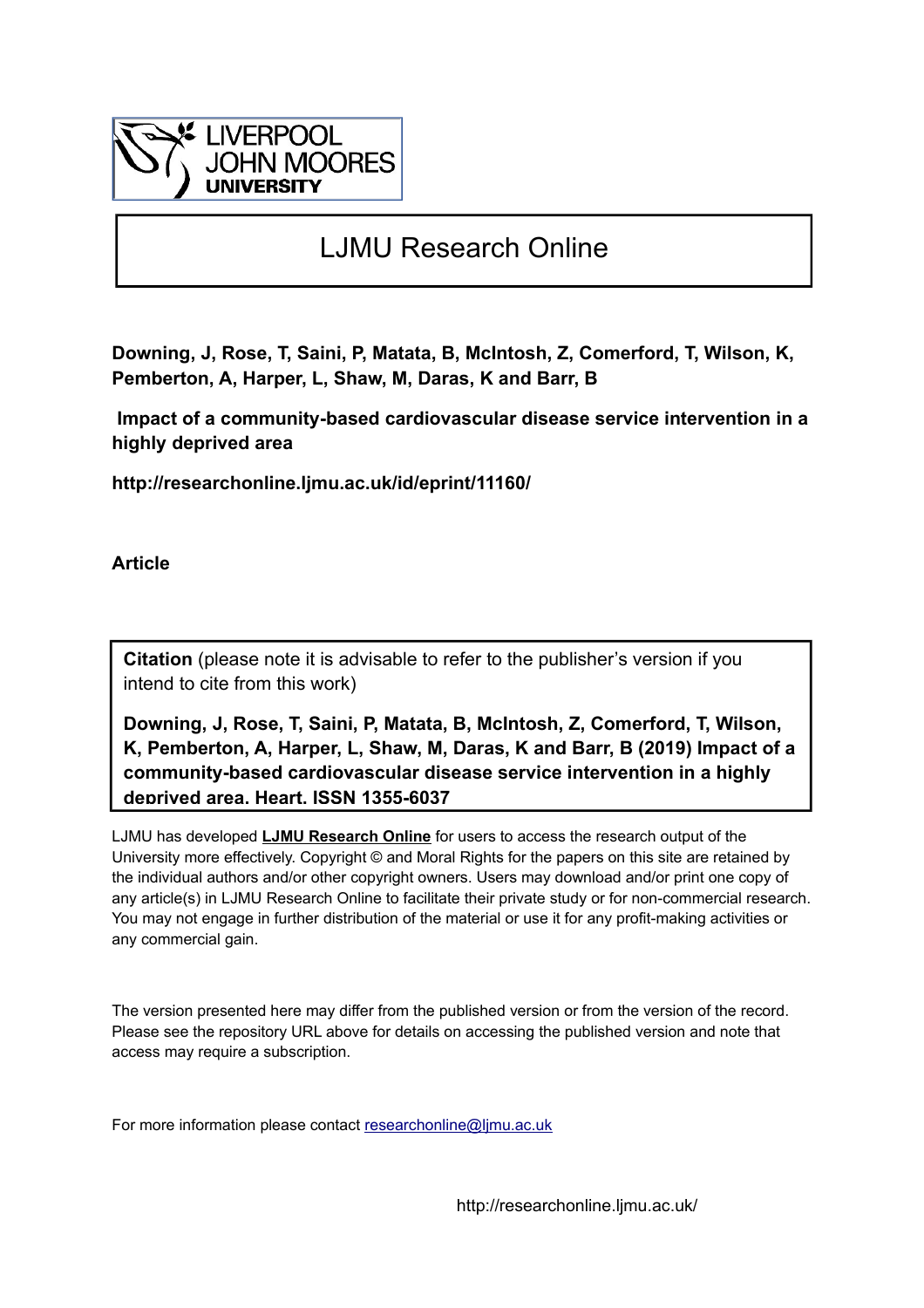

## Original research article

# Impact of a community-based cardiovascular disease service intervention in a highly deprived area

Jennifer Downing,<sup>® 1</sup> Tanith C Rose,<sup>® 2</sup> Pooja Saini,<sup>3</sup> Bashir Matata,<sup>4</sup> Zoe McIntosh,<sup>5</sup> T[er](http://orcid.org/0000-0002-4208-9475)ence Comerford, <sup>6</sup> Keith Wilson, <sup>4</sup> Allan Pemberton, <sup>6</sup> Lesley M Harper, <sup>7</sup> Matthew Shaw,<sup>4</sup> Konstantinos Daras,<sup>8</sup> Ben Barr<sup>o 2</sup>

#### ► Additional material is published online only. To view please visit the journal online [\(http://dx.doi.org/10.1136/](http://dx.doi.org/10.1136heartjnl-2019-315047) [heartjnl-2019-315047](http://dx.doi.org/10.1136heartjnl-2019-315047)).

For numbered affiliations see end of article.

#### **Correspondence to**

Dr Jennifer Downing, Molecular and Clinical Pharmacology, University of Liverpool, Liverpool  $169$  3GL, UK; j.downing@liverpool.ac.uk

JD and TCR are joint first authors.

Received 12 March 2019 Revised 25 July 2019 Accepted 31 July 2019

#### **Abstract**

**Objective** To examine the effects on emergency hospital admissions, length of stay and emergency re-admissions of providing a consultant-led, communitybased cardiovascular diagnostic, treatment and rehabilitation service, based in a highly deprived area in the North West of England.

**Methods** A longitudinal matched controlled study using difference-in-differences analysis compared the change in outcomes in the intervention population, to the change in outcomes in a matched comparison population that had not received the intervention, 5 years before and after implementation. The outcomes were emergency hospitalisations, length of inpatient stay and re-admission rates for cardiovascular disease (CVD). **Results** Findings show that the intervention was associated with 66 fewer emergency CVD admissions per 100 000 population per year (95% CI 22.13 to 108.98) in the post-intervention period, relative to the control group. No significant measurable effects on length of stay or emergency re-admission rates were observed. **Conclusion** This consultant-led, community-based cardiovascular diagnostic, treatment and rehabilitation service was associated with a lower rate of emergency hospital admissions in a highly disadvantaged population. Similar approaches could be an effective component of strategies to reduce unplanned hospital admissions.

#### **Introduction**

Cardiovascular disease (CVD) is the main reported cause of mortality in the UK, responsible for over a quarter of all deaths.<sup>[1](#page-6-0)</sup> CVD disproportionally affects disadvantaged socioeconomic groups with rates in the most deprived 10% of the population twice as high as in the least deprived.<sup>[2](#page-6-1)</sup> Although the incidence of CVD is declining, the burden of the disease on healthcare services is increasing as the population ages. The cost of CVD to National Health Service (NHS) England, currently at £8.96 billion per year, is therefore estimated to increase annually.<sup>[2](#page-6-1)</sup> Improving the identification and treatment of CVD, while reducing emergency admissions and length of inpatient stay, has been highlighted as a priority for the NHS in its 5-year Forward View.<sup>[3](#page-6-2)</sup> The NHS Long Term Plan<sup>[4](#page-6-3)</sup> also aims to tackle health inequalities between the most and least deprived, and highlights that cause of death from heart disease is the single largest contributor to the life expectancy gap between these groups. There

is therefore an urgent need for evidence of effective interventions that improve the management of CVD and reduce unplanned emergency admissions, particularly in disadvantaged populations.

Existing evidence shows that rapid access chest pain clinics provide efficient and effective substitution to cardiology clinic assessment.<sup>5</sup> Yet, examples indicate that secondary care-based rapid access clinics may be underutilised by older populations and those in poorer socioeconomic circumstances.<sup>[6](#page-6-5)</sup> This could potentially be due to problems with access, and there is limited published evidence investigating the provision of rapid access clinics in community settings. Community-based heart failure services have been found to improve access and reduce emergency admissions.<sup>[7](#page-6-6)</sup> Community-based cardiac rehabilitation shows that it is as effective and safe as hospital-based rehabilitation, and rehabilitation within early supported discharge (ESD) stroke services has been associated with reduced length of hospital stay and reduced mortality rates.<sup>[8](#page-6-7)</sup> While there is some case study evidence for community-based consultant-led diabetes and respiratory services,<sup>[9](#page-6-8)</sup> there is limited evidence for consultant-led cardiovascular community-based clinics. Although there is evidence for multicomponent approaches to reduce hospital admissions for single conditions such as heart failure, $10$  there is a lack of evidence for consultant-led, community-based integrated cardiovascular services in deprived communities.

To address these gaps, we evaluated a consultant-led, community-based 'one-stop' CVD service implemented in a very deprived community in the North West of England. We examined the impact of providing this service on emergency admissions, length of inpatient stay and emergency re-admissions.

#### **Methods**

#### **Setting**

The intervention was implemented between 2010 and 2015 across the district of Knowsley in the North West of England, which is the second most deprived district in England based on the Indices of Multiple Deprivation.<sup>11</sup> It has the 13th highest CVD mortality rate in those <75 years compared with the other 324 districts in England in 2014–  $2016^{12}$  $2016^{12}$  $2016^{12}$  and a population of 148 560.<sup>13</sup>

#### **Study design**

This study was a longitudinal matched controlled study using lower-layer super output areas (LSOA)



by BMJ.

**To cite:** Downing J, Rose TC, Saini P, et al. Heart Epub ahead of print: [please include Day Month Year]. doi:10.1136/ heartjnl-2019-315047

© Author(s) (or their employer(s)) 2019. Re-use permitted under CC BY-NC. No commercial re-use. See rights and permissions. Published

Check for updates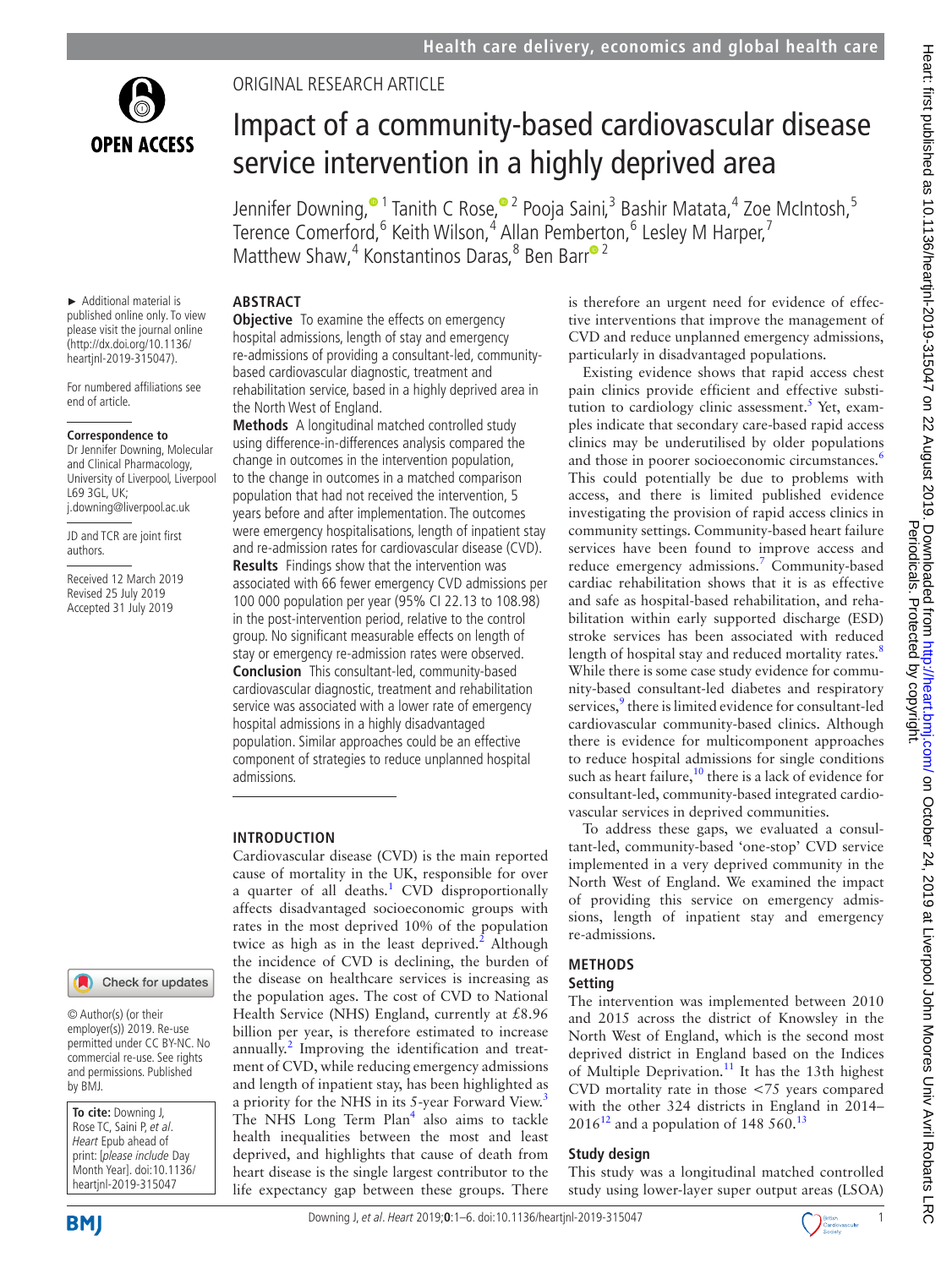as the unit of analysis. LSOAs are small geographical areas used by the UK's Office for National Statistics, each typically containing a population of about 1500 people. England is divided into just over 30 000 LSOAs. Ninety-eight LSOAs cover the entire population of the intervention area—Knowsley. Each of these intervention LSOAs was matched with 5 control LSOAs located within other districts in the North West region of England, providing 490 matched control LSOAs—that is, 588 LSOAs in total. We used propensity score matching<sup>14</sup> to ensure that these control areas had similar observed characteristics to the Knowsley LSOAs in the time period before the introduction of the intervention (2005–2009). The matching was based on the gender and age profile of the population, unemployment rate, Indices of Multiple Deprivation, CVD emergency admission rate, prevalence of coronary heart disease (CHD), smoking prevalence, proportion of the population with hypertension with controlled blood pressure, numbers of general practitioners (GPs) per capita serving the population and the distance to the nearest GP practice and hospital (see [online supplemen](https://dx.doi.org/10.1136/heartjnl-2019-315047)[tary appendix 1](https://dx.doi.org/10.1136/heartjnl-2019-315047) for full details of the matching variables). The nearest neighbour method was used for matching, which selects controls with propensity scores that are closest to that of the intervention  $LSOAs.<sup>15</sup>$  We checked with the regional cardiovascular network that no other similar intervention was implemented in other areas of North West of England and therefore our control populations would not have experienced a similar intervention.

We then compared the change (difference) in outcomes in the intervention population, to the change (difference) in outcomes in a matched comparison population, 5 years before and 5 years after implementation. This difference-in-differences method controls for all time-invariant differences between the intervention and control populations. The key assumption of difference-in-differences analysis is the parallel trends assumption. If the trend in the outcome in the intervention and control populations would have been parallel in the absence of the intervention, then the difference between the change in the outcomes between the two groups provides an unbiased estimate of the interven-tions effect.<sup>[16](#page-6-15)</sup> We estimated this difference-in-differences parameter using a linear regression model which included interaction terms between intervention group and time period (before and after). This model additionally included a random intercept for each LSOA, and controlled for annual measures of the percent of population aged 50+ years, percent female, percent unemployed and time trend terms (see [online supplementary appen](https://dx.doi.org/10.1136/heartjnl-2019-315047)[dices 2 and 8](https://dx.doi.org/10.1136/heartjnl-2019-315047) for full details of the statistical model, data sources and analysis; see [online supplementary appendix 4](https://dx.doi.org/10.1136/heartjnl-2019-315047) for details of the robustness tests).

### **The service**

Prior to the implementation of the Knowsley CVD service (KCVDS), the Knowsley population was served by a fragmented service delivered by three NHS Trusts which included a CHD team comprising a heart failure nursing service, cardiac rehabilitation and an ESD service. These services were delivered by different organisations until the KCVDS was set up in 2010. KCVDS provided a new integrated 'one-stop' consultant-led service with a co-located nurse-led heart failure clinic to allow access to consultant support, thereby providing integrated cardiovascular care built around the patient, supported by an administration hub.<sup>17</sup> The service was designed with public engagement to determine the healthcare locations, and key characteristics provided.[18](#page-6-17) The overall service consists of five elements:

- ► *A consultant-led multidisciplinary clinic*. Provided from four Primary Care Resource Centres offering same-day assessment and testing in clinic and at home such as echocardiography, electrocardiography, CardioMemo, blood pressure monitoring (24 hours) and lung function test. It also operated as a rapid access chest pain clinic.
- ► *Diagnostics service*. In addition to the tests at the consultant-led clinic, direct access to electrocardiography, 24 hours ambulatory blood pressure monitoring and Ankle Brachial Pressure Index was available.
- ► *Community heart failure clinic*. Co-located with the consultant-led clinic or provided in patients' homes when needed, in addition, this service provided home tele-monitoring and tele-health services to optimise patients' treatment and training to support patients' understanding of their symptoms and medication.
- ► *Community stroke rehabilitation service*. Provides an ESD service for newly diagnosed stroke cases. It consists of a team providing support 7 days a week, to enable weekend discharge.
- ► *Cardiovascular rehabilitation service*. Community-based rehabilitation for patients and their carers in the form of education and exercise classes, delivered group or one-to-one (face-to-face or via telehealth care) in three community centre locations or in patient's homes across Knowsley. In 2014, a nurse-led medication titration element was incorporated into the service to enable patients with heart failure or stroke to use the service at an earlier stage, prior to medication optimisation.

The service is accessed by Knowsley residents primarily through GP referral.<sup>17</sup> The main additions to the pre-existing services were the provision of a consultant-led service at four sites across Knowsley where patients are seen within 10 days of referral and co-locating this service alongside a nurse-led heart failure service to give direct access to a consultant opinion when needed. Furthermore, due to the single provider model, patients can be referred within the service to all required elements without being re-referred by their GP. Other elements of the service such as face-to-face care in patients' homes, telehealth care and community-based rehabilitations services were provided in the pre-existing model of care.

Knowsley GP referral trends to the KCVDS data show a dramatically increasing trend ([online supplementary appendix](https://dx.doi.org/10.1136/heartjnl-2019-315047) [7\)](https://dx.doi.org/10.1136/heartjnl-2019-315047), with the highest number of referrals from GPs located in the most deprived LSOAs [\(online supplementary appendix 7\)](https://dx.doi.org/10.1136/heartjnl-2019-315047). From 2010–2011 to 2014–2015 (financial year), the clinic has provided care to almost 13 000 patients ([online supplementary](https://dx.doi.org/10.1136/heartjnl-2019-315047) [appendix 7](https://dx.doi.org/10.1136/heartjnl-2019-315047)). Clinic attendance has been variable, particularly at the outset of the service (with non-attendance as high as 35%) stabilising to around 10%–13% across the four clinics. Initially, the service was contracted for 3 years, at an estimated total value of £4.5 million.<sup>[19](#page-6-18)</sup>

## **Patient and public involvement**

The research question was developed through a collaboration involving local health service providers, public advisors and researchers. Public advisors are members of the public and/or service users who have knowledge of KCVDS and the locality in which it is delivered. The public advisors were involved in a series of meetings agreeing the focus for the research and the planned analysis. Three of the public advisors (TC, KW and AP) are co-authors of this paper and have contributed to the drafting of the paper and the interpretation of the results.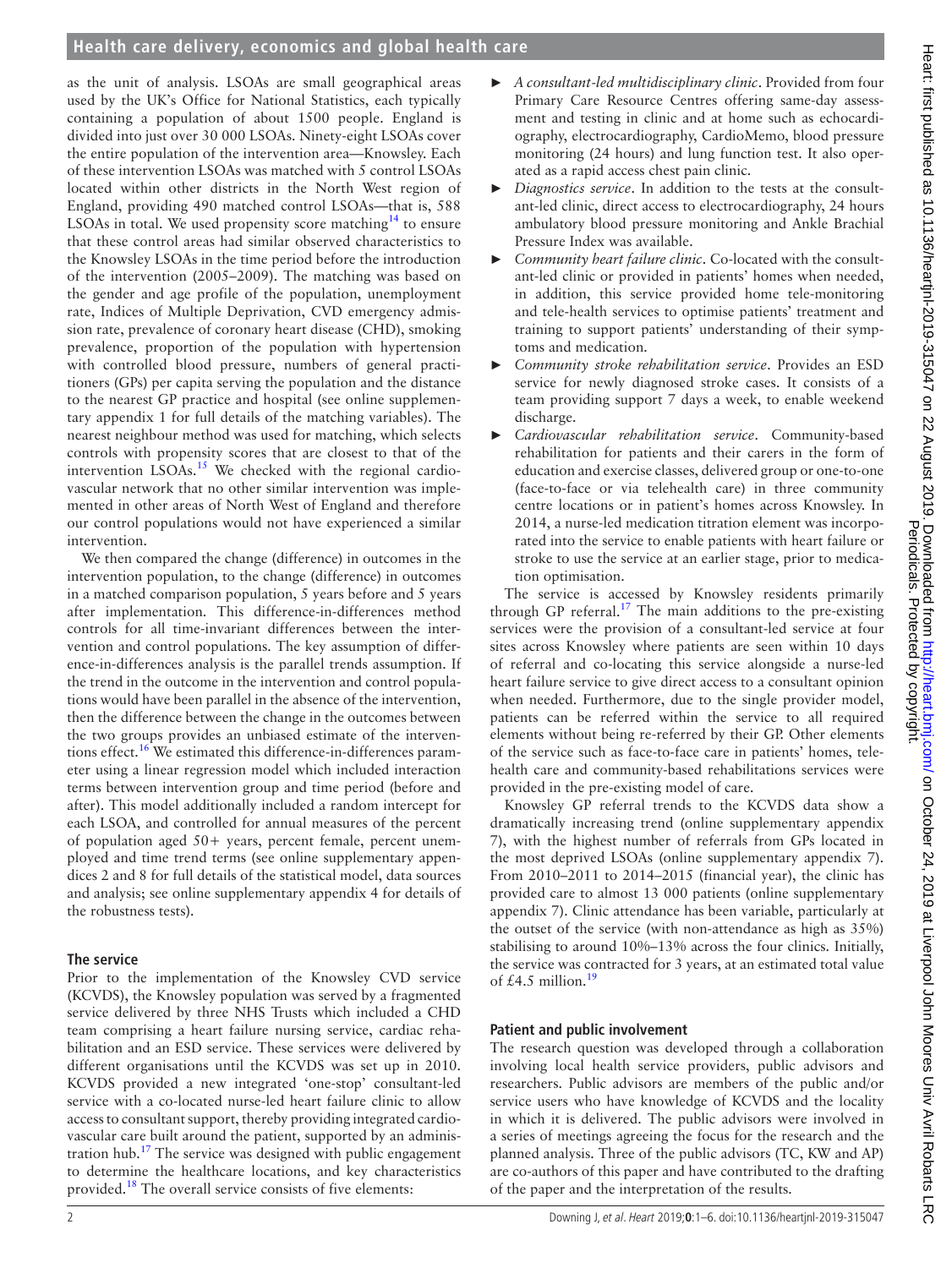<span id="page-3-0"></span>

|  | Table 1 Characteristics of Knowsley and matched control LSOAs in pre-intervention period (2005–2009) |  |  |  |  |  |
|--|------------------------------------------------------------------------------------------------------|--|--|--|--|--|
|--|------------------------------------------------------------------------------------------------------|--|--|--|--|--|

|                                                                                    | Knowsley LSOAs (n=98) |           | Control LSOAs (n=490) |        |          |  |
|------------------------------------------------------------------------------------|-----------------------|-----------|-----------------------|--------|----------|--|
|                                                                                    | <b>Mean</b>           | <b>SD</b> | Mean                  | SD     | P value* |  |
| <b>IMD</b> score                                                                   | 41.99                 | 20.66     | 37.96                 | 21.05  | < 0.001  |  |
| Distance to hospital with A&E (km)                                                 | 5.47                  | 2.51      | 5.38                  | 3.45   | 0.554    |  |
| Distance to general practice (km)                                                  | 1.09                  | 0.66      | 1.15                  | 1.06   | 0.017    |  |
| Working age population unemployed (%)                                              | 4.74                  | 2.71      | 4.2                   | 2.97   | < 0.001  |  |
| GPs per 1000 population                                                            | 0.64                  | 0.12      | 0.63                  | 0.14   | 0.06     |  |
| Female population (n)                                                              | 793.73                | 128.7     | 786.96                | 129.26 | 0.29     |  |
| Population aged 50+ years (n)                                                      | 493.08                | 109.81    | 488.90                | 126.28 | 0.495    |  |
| QOF: CHD prevalence (%)                                                            | 4.67                  | 0.34      | 4.51                  | 0.69   | < 0.001  |  |
| QOF: smoking prevalence (%)                                                        | 25.83                 | 4.77      | 24.95                 | 5.63   | 0.001    |  |
| QOF: those with hypertension and blood pressure reading of 150/90 mmHg or less (%) | 80.3                  | 3.37      | 79.98                 | 2.77   | 0.027    |  |
| Emergency admissions for CVD per 100 000 population per year                       | 1181.99               | 508.49    | 1115.14               | 520.32 | 0.009    |  |

\*Statistical significance of the difference between the groups tested using t-tests for normally distributed variables, or the Man-Whitney U test as a nonparametric equivalent. A&E, Accident and Emergency department; CHD, coronary heart disease; CVD, cardiovascular disease; GP, general practitioner; IMD, Index of Multiple Deprivation; LSOA, lowerlayer super output area; QOF, quality and outcomes framework.

#### **Results**

Characteristics of the Knowsley and matched control population in the pre-intervention period (2005–2009) are shown in [table](#page-3-0) 1. Although the control areas at baseline were statistically significantly different from the intervention areas on a number of characteristics, these differences are relatively small, and the difference-in-differences method accounts for these fixed differences in the analysis. All the control areas were also areas with high levels of deprivation, CHD prevalence and CVD admissions (see [online supplementary appendix 2](https://dx.doi.org/10.1136/heartjnl-2019-315047) for characteristics of unmatched sample).

Trends in CVD emergency hospital admission rates per year for the Knowsley and control population are shown in [figure](#page-3-1) 1. In the pre-intervention period, emergency admission rates were slightly higher for Knowsley compared with the control population, but the trends were parallel. Following the introduction of the intervention in 2010, admission rates for Knowsley decreased to levels observed in the control population. In more recent years, after the fourth year of the intervention, the admission rates appeared to have started to increase again in Knowsley compared with the control population.

Results from difference-in-differences analysis for emergency admission rates are shown in [table](#page-4-0) 2. The coefficient for the difference-in-differences estimator indicates that on average the



<span id="page-3-1"></span>

intervention was associated with a lower rate of 66 emergency CVD admissions per 100 000 per year (95% CI 22.13 to 108.98) in Knowsley compared with the control population following the introduction of the intervention. We found that the intervention had no statistically significant effect on reducing length of stay per emergency CVD admission, or emergency re-admission rates (tables [3 and 4\)](#page-4-1).

Analysing the differential effects of the intervention by deprivation and by gender, we found no evidence that these effects differed significantly across these subgroups (see [online supple](https://dx.doi.org/10.1136/heartjnl-2019-315047)[mentary appendix 4](https://dx.doi.org/10.1136/heartjnl-2019-315047)). The effect on emergency admissions was similar for more deprived areas in Knowsley as for less deprived areas and for both men and women, although there was some evidence to suggest that the intervention was associated with a greater decline in emergency admissions for men compared with women, but this association was not statistically significant at the 5% level.

#### **Robustness tests**

We found that during the pre-intervention period, there was no significant difference in trends in emergency admission rates between Knowsley and the control population ([online supple](https://dx.doi.org/10.1136/heartjnl-2019-315047)[mentary appendix 2\)](https://dx.doi.org/10.1136/heartjnl-2019-315047), suggesting that the parallel trend assumption was not violated in this analysis. We found no difference in effect when using a Poisson regression model, or when additionally including a random intercept for each matched group ([online supplementary appendix 8](https://dx.doi.org/10.1136/heartjnl-2019-315047)). We also found that there was no effect when running the analysis using an outcome (emergency admissions for gastrointestinal (GI) infections) that would not plausibly be influenced by the intervention but could have been influenced by unobserved confounding [\(online](https://dx.doi.org/10.1136/heartjnl-2019-315047) [supplementary appendix 4](https://dx.doi.org/10.1136/heartjnl-2019-315047)). Additionally, using an alternative control group, with controls selected from LSOAs outside the North West region of England, we found similar results [\(online](https://dx.doi.org/10.1136/heartjnl-2019-315047) [supplementary appendix 4](https://dx.doi.org/10.1136/heartjnl-2019-315047)).

#### **Discussion Principal findings**

#### We found that an integrated, consultant-led, multicomponent, community-based service was associated with a lower rate of emergency CVD admissions in a deprived population, and that the intervention had a similar impact across levels of deprivation and between gender groups in this population. Overall,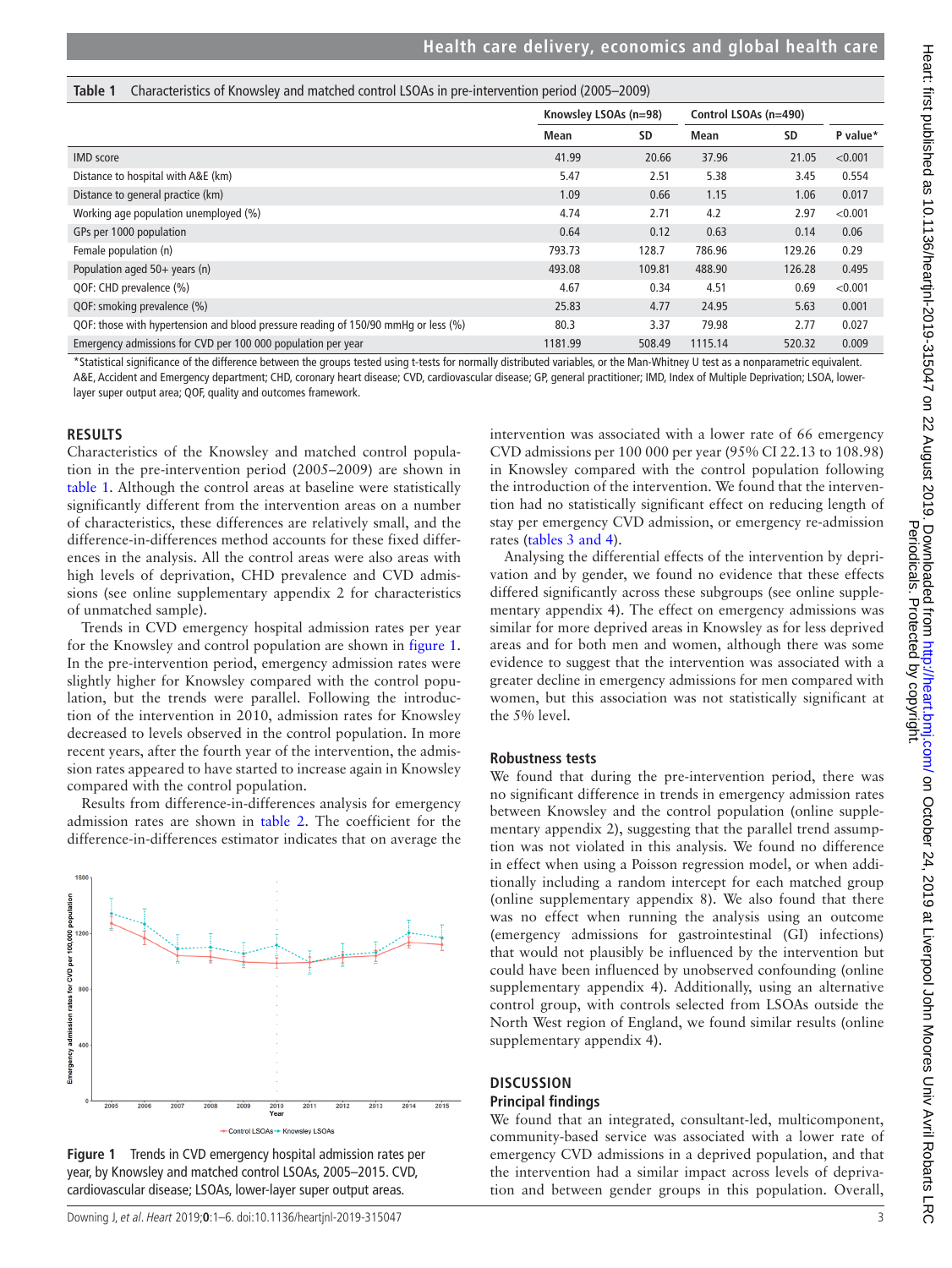| tollowing the intervention relative to the control group, 2005–2015 |              |              |              |         |  |  |  |
|---------------------------------------------------------------------|--------------|--------------|--------------|---------|--|--|--|
|                                                                     | Coefficient  | Lower 95% CI | Upper 95% CI | P value |  |  |  |
| Treatment (Knowsley=1; control=0)                                   | 24.51        | $-35.56$     | 84.58        | 0.423   |  |  |  |
| Period (post-intervention=1; pre-intervention=0)                    | $-59.92$     | $-96.19$     | $-23.64$     | 0.001   |  |  |  |
| DiD octimator (traatmont*noriad)                                    | <b>GE EG</b> | 10000        | 7712         | COO O   |  |  |  |

<span id="page-4-0"></span>**Table 2** Result of difference-in-differences analysis showing the change in CVD emergency admissions per 100 000 population in Knowsley following the intervention relative to the control group, 2005–2015

DiD estimator (treatment\*period) −65.56 −108.98 −22.13 0.003 Model based on equation shown in [online supplementary file](https://dx.doi.org/10.1136/heartjnl-2019-315047) and includes random intercept for LSOA, and fixed effects for percent of population aged 50+ years, percent

female, percent unemployed and two spline terms for time (full model results are given in [online supplementary file](https://dx.doi.org/10.1136/heartjnl-2019-315047)).

Model based on 98 Knowsley and 490 control LSOAs, and 6468 observations.

CVD, cardiovascular disease; DiD, difference-in-differences; LSOA, lower-layer super output area.

emergency admissions were 66 per 100 000 population fewer per year, the equivalent of 97 fewer emergency admissions for the whole Knowsley population per year. Assuming the average reference cost of an emergency admission of £3000, this would be the equivalent of a cost saving of approximately £300 000 per year, relative to the annual cost of the service of  $£1.4$  million per year.<sup>2</sup>

Some CVD interventions have been found to be less effective in deprived population.<sup>[6](#page-6-5)</sup> However, the KCVDS we investigated was at least equal in effectiveness across levels of deprivation and has the potential to reduce health inequalities if it is targeted at more deprived populations. There was, however, some evidence that the effectiveness of the programme began to reduce after 2014 as the number of emergency admissions in Knowsley began to increase at this time. This may be because as the service reached full capacity, it was less able to fully accommodate patient needs, which is substantiated by the service undergoing a staff reorganisation at this time in order to meet demand more effectively.<sup>[21](#page-6-20)</sup> We found no significant effect on length of hospital stay or on 30-day re-admission rates.

#### **Strengths and limitations**

Our study has a number of strengths. First, we evaluated the KCVDS in its real-life implementation setting, which makes our findings potentially more externally valid than those set in a trial context. Second, the service has been in operation for several years giving a long follow-up period of 5 years. This allowed us to look at whether effects were sustained. Third, we applied a combination of quasi-experimental methods—propensity score matching and difference-in-differences—which provide causal estimates of the intervention if the trends in outcomes would have been parallel in the absence of the intervention. Our approach provides a reasonably large effective sample size of 6468 observations providing reasonable power to identify relatively small effects.

Some limitations, however, remain. We cannot rule out the possibility that different trends in unobserved confounding factors between the two groups may have influenced the results. Although there are clear differences between the intervention

and control groups, time-invariant differences between the two groups could not bias the results due to the difference-in-differences methods. $^{22}$  The reasons for matching was to identify groups that were likely to follow similar trend over time, which was confirmed by assessing the parallel nature of the trends in outcomes before the intervention. We additionally controlled for a number of observed confounders. Unobserved confounders therefore could only bias the results if they followed different time trends over time between the intervention and control groups. When repeating the analysis using an outcome that would not plausibly be influenced by the intervention (emergency admissions for GI infections) but could have been influenced by unobserved confounding, such as changes in health service admission thresholds or health provider financial incentives, we found no significant effect of the intervention.

We were able to assess only the impact of the intervention on emergency hospital admissions, and this may not reflect health benefits to the users of these services. Data on other outcomes such as mortality were not available at the geographical level required for this analysis and therefore could not be included. The ecological nature of this study limits the conclusions that can be drawn about individual-level factors, and the results reflect the population-level impact of the KCVDS.

#### **Meaning of the study: possible implications for practice**

Prior to the initiation of KCVDS some services already existed, for example, the ESD service, community rehabilitation and community heart failure services, including the telehealth elements offered. Therefore, the associated benefits of the KCVDS could largely be attributed to a new consultant-led service, and the co-location of this service with the nurse-led heart failure service. This healthcare provision is maximised within a community-based, integrated, single-provider approach that achieves diagnosis and consultant referrals within a 10-day period, thereby meeting key performance indicators.

Access to cardiovascular services has previously been found to be lower among disadvantaged populations potentially widening inequalities.<sup>6</sup> Whereas some studies have found that community-based, consultant-led clinics for some diseases can be

<span id="page-4-1"></span>**Table 3** Result of difference-in-differences analysis showing the change in length of stay in days per emergency CVD admission in Knowsley following the intervention relative to the control group, 2005–2015

|                                                  | Coefficient | Lower 95% CI | Upper 95% CI | P value |
|--------------------------------------------------|-------------|--------------|--------------|---------|
| Treatment (Knowsley=1; control=0)                | $-2.01$     | $-3.28$      | $-0.74$      | 0.002   |
| Period (post-intervention=1; pre-intervention=0) | $-0.96$     | $-2.43$      | 0.50         | 0.197   |
| DiD estimator (treatment*period)                 | .04         | $-0.77$      | 2.84         | 0.260   |

Model includes random intercept for LSOA, and fixed effects for percent of population aged 50+ years, percent female, percent unemployed and two spline terms for time (full model results are given in [online supplementary file\)](https://dx.doi.org/10.1136/heartjnl-2019-315047).

Model based on 97 Knowsley and 489 control LSOAs, and 6446 observations.

CVD, cardiovascular disease; DiD, difference-in-differences; LSOA, lower-layer super output area.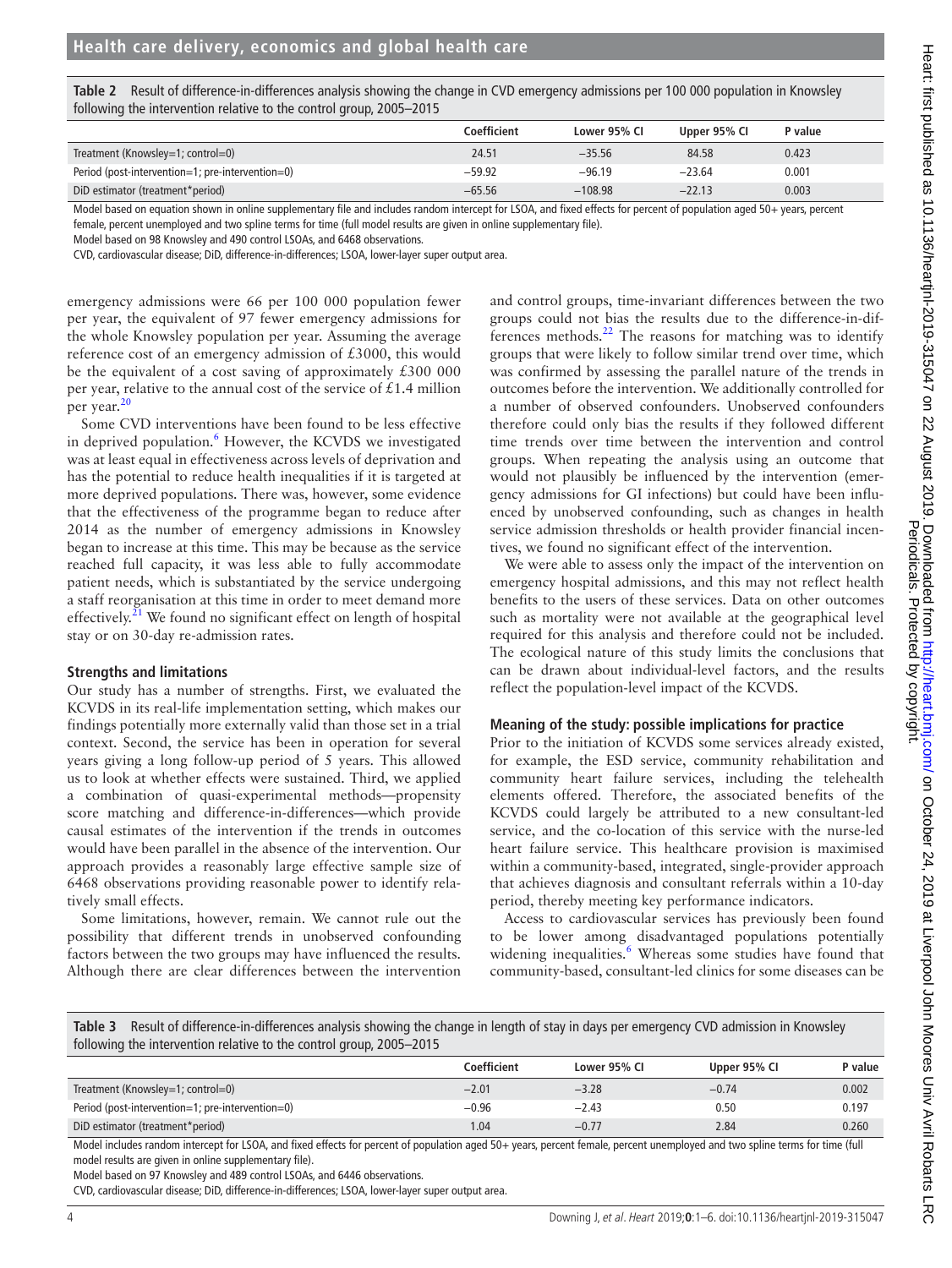| Table 4 Result of difference-in-differences analysis showing the change in CVD emergency re-admissions per 100 000 population in Knowsley |
|-------------------------------------------------------------------------------------------------------------------------------------------|
| following the intervention relative to the control group, 2005-2015                                                                       |

|                                                  | Coefficient | Lower 95% CI | Upper 95% CI | P value |
|--------------------------------------------------|-------------|--------------|--------------|---------|
| Treatment (Knowsley=1; control=0)                | $-0.91$     | $-8.16$      | 6.34         | 0.805   |
| Period (post-intervention=1; pre-intervention=0) | $-6.98$     | $-14.01$     | 0.05         | 0.052   |
| DiD estimator (treatment*period)                 | $-4.91$     | $-13.51$     | 3.69         | 0.263   |

Model includes random intercept for LSOA, and fixed effects for percent of population aged 50+ years, percent female, percent unemployed and two spline terms for time (full model results are given in [online supplementary file\)](https://dx.doi.org/10.1136/heartjnl-2019-315047).

Model based on 97 Knowsley and 487 control LSOAs, and 6424 observations.

CVD, cardiovascular disease; DiD, difference-in-differences; LSOA, lower-layer super output area.

effective at improving access.<sup>23</sup> However, there has been limited evaluation of CVD services located in disadvantaged communities. Our study indicates that an integrated, consultant-led, multicomponent, community-based CVD service is associated with a lower rate of emergency admissions in a disadvantaged community. There are a number of reasons why this model could improve outcomes. First, access could have been improved as these services were located close to existing community services and public transport routes.<sup>[18](#page-6-17)</sup> Second, co-locating consultant and nurse-led services could also provide better access to heart failure and cardiology specialist services. This is supported by evidence from the National Heart Failure Audit that found that co-location of services was associated with greater survival rates post hospital discharge in patients with heart failure.<sup>24</sup> Co-location of services could also improve communication between services and could be a catalysts for improved innovation and quality as has been found elsewhere.<sup>25</sup> The evidence for recent integration initiatives in the UK has tended to rely on evaluations that have not used quasi-experimental or experimental designs and therefore they provide limited evidence of impact. $26$  Our findings add to the limited evidence-base for the effectiveness of integrated care models for CVD, which aim to coordinate diagnosis, treatment and disease management across the health system so that people receive timely and accessible support.

#### **Conclusion**

The KCVDS model represents an example of out-of-hospital care that is associated with a reduction in emergency admissions in highly deprived areas that has the potential to reduce health inequalities. Services such as KCVD may present a feasible approach that can reduce secondary care demand and could provide a model for other disadvantaged areas aiming to reduce emergency admissions.

#### **Author affiliations**

<sup>1</sup>Department of Molecular and Clinical Pharmacology, University of Liverpool, Liverpool, UK

 ${}^{2}$ Department of Public Health and Policy, University of Liverpool, Liverpool, UK<br> ${}^{3}$ School of Natural Sciences and Psychology, Liverpool, John Moores University <sup>3</sup>School of Natural Sciences and Psychology, Liverpool John Moores University, Liverpool, UK

<sup>4</sup>Research Department, Liverpool Heart and Chest Hospital NHS Foundation Trust, Liverpool, UK

<sup>5</sup> Knowsley Community Services, Liverpool Heart and Chest Hospital NHS Foundation Trust, Liverpool, United Kingdom <sup>6</sup>

<sup>6</sup>NIHR CLAHRC NWC, University of Liverpool, Liverpool, UK

<sup>7</sup>Department of Health Service Research, University of Liverpool, Liverpool, UK Department of Geography and Planning, University of Liverpool, Liverpool, UK

**Acknowledgements** The authors thank Liverpool Heart and Chest NHS Foundation Trust, Knowsley Clinical Commissioning Group, Liverpool Clinical Commissioning Group, Knowsley Council and the public advisors who contributed to the study.

**Contributors** JD and TR are joint first authors. JD and BB conceived the study design. All the team developed the study and contributed to finalising the research

**Funding** This study was supported by the National Institute for Health Research Collaboration for Leadership in Applied Health Research and Care North West Coast (NIHR CLAHRC NWC). **Disclaimer** The views expressed in this manuscript are those of the authors and do not represent NHS, the NIHR, the Department of Health and Social Care or Liverpool Heart and Chest NHS Foundation Trust. There are no other relationships or activities that could appear to have influenced the submitted work.

**Competing interests** BM and ZM are employed by Liverpool Heart and Chest NHS Foundation Trust, the provider of KCVDS, and were involved in providing information about the nature of the intervention and providing contextual information upon request when interpreting the results. AP is an elected governor and KW is employed as a patient ambassador at Liverpool Heart and Chest NHS Foundation Trust. Both were involved as public advisors.

question. TR and BB contributed to analysis, KD to indicators and MS to local data provision. BM and ZM supported this work providing information of the nature of the intervention, contextual information and fact-checking the final draft. JD, TR and BB drafted the manuscript and all other authors critically assessed and contributed to the paper and agreed the final manuscript. The public advisers KW, TC and AP contributed throughout the paper and we look forward to continuing our work with them in the future. BB is guarantor for the study. The corresponding author attests that all listed authors meet authorship criteria and that no others meeting the

**Patient consent for publication** Not required.

#### **Key messages**

criteria have been omitted.

#### **What is already known on this subject?**

- ► Cardiovascular disease (CVD) is one of the major causes of mortality in the UK, responsible for over a quarter of all deaths.
- $\blacktriangleright$  Emergency hospital admission rates are increasing exponentially and are unsustainable.
- ► There is limited evidence to support the development of outof-hospital care that is effective at reducing CVD emergency admissions, length of stay and emergency re-admissions in disadvantaged populations.

#### **What might this study add?**

- ► This study provides evidence to show that a communitybased, consultant-led CVD service represents a model of out-of-hospital care that is associated with a lower rate of emergency admissions in an area of high deprivation.
- ► This model of care demonstrates a potential approach for out-of-hospital care that could contribute to a lower rate of emergency admissions.

#### **How might this impact on clinical practice?**

► Integrated, community-based, consultant-led, multicomponent CVD services should be implemented to provide better access to services and contribute to a lower rate of emergency hospital admissions, particularly in disadvantaged areas.